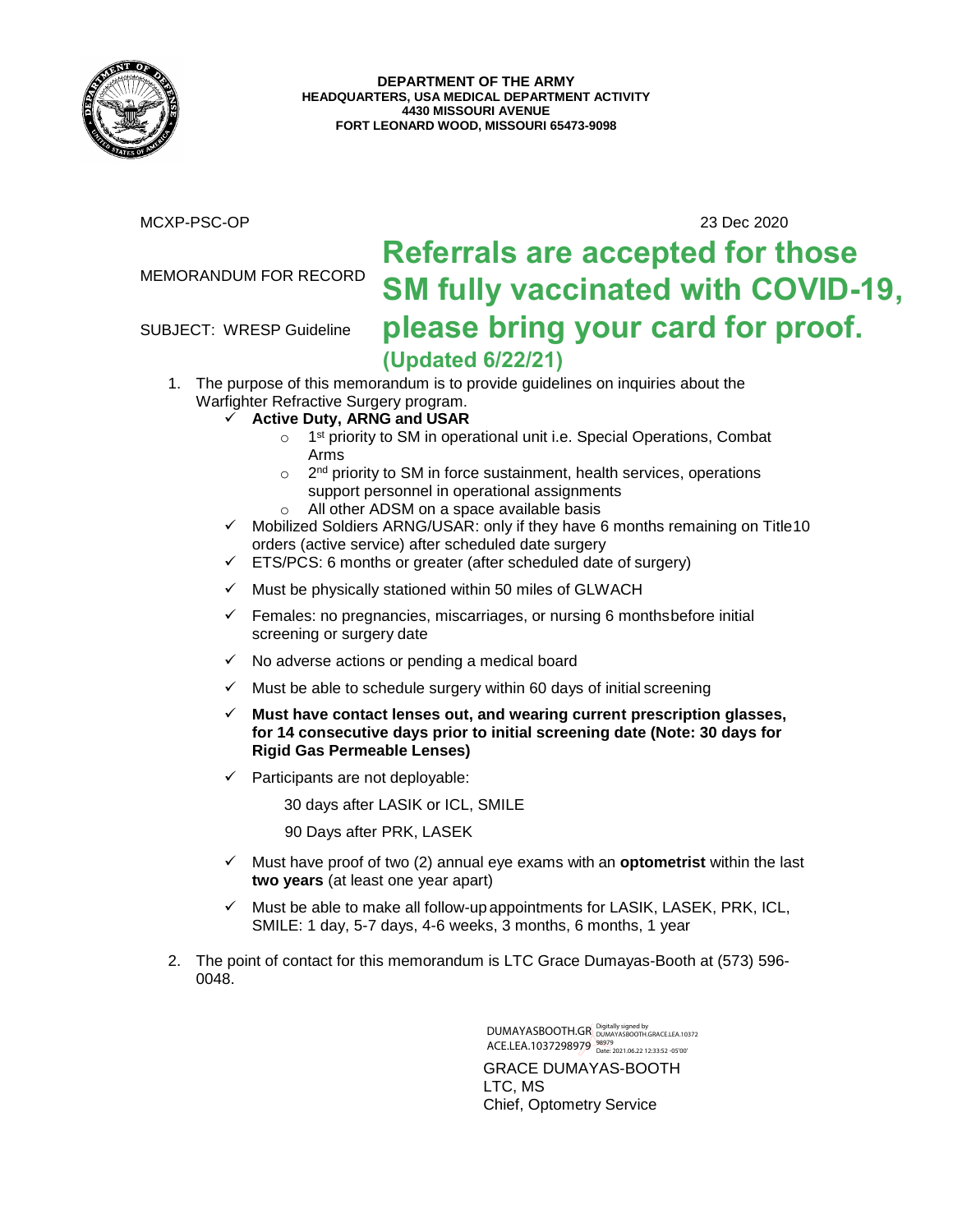

#### DEPARTMENT OF THE ARMY HEADQUARTERS, UNITED STATES ARMY MEDICAL COMMAND 2748 WORTH ROAD JBSA FORT SAM HOUSTON, TEXAS 78234-6000

## OTSG/MEDCOM Policy Memo 20-039

**MCZX** 

## 1.7 AUG 2020

Expires 17 August 2022

MEMORANDUM FOR COMMANDERS, MEDCOM REGIONAL HEALTH COMMANDS

**SUBJECT: Warfighter Refractive Eve Surgery Program (WRESP)** 

1. References:

a. U.S. Army Chief of Staff Policy Memo, Warfighter Refractive Eye Surgery Program (WRESP) Guidance, 22 May 2001.

b. OTSG Policy Memo, Warfighter Refractive Eye Surgery Program (WRESP)-Action Memorandum, 30 April 2001.

c. OTSG Policy Memo, Expanded Medical Waivers for Refractive Eye Surgery. 7 April 2003.

d. OTSG Policy Memo, Expanded Medical Waivers for Refractive Eve Surgery. 8 December 2005

e. OTSG Policy Memo 07-045, Deployment Following Refractive Eye Surgery. 26 November 2007.

f. DoD Instruction 6130.3, Medical Standards for Appointment, Enlistment, or Induction in the Armed Forces, 6 May 2018.

g. AR 40-501, Standards of Medical Fitness, 27 June 2019.

h. AR 40-63, Ophthalmic Services, 14 April 2015.

i. DA Pam 40-506, The Army Vision Conservation and Readiness Program, 15 July 2009.

j. DA PAM 40-502, Medical Readiness Procedures, 27 June 2019.

2. Purpose: To update procedural guidance for the WRESP.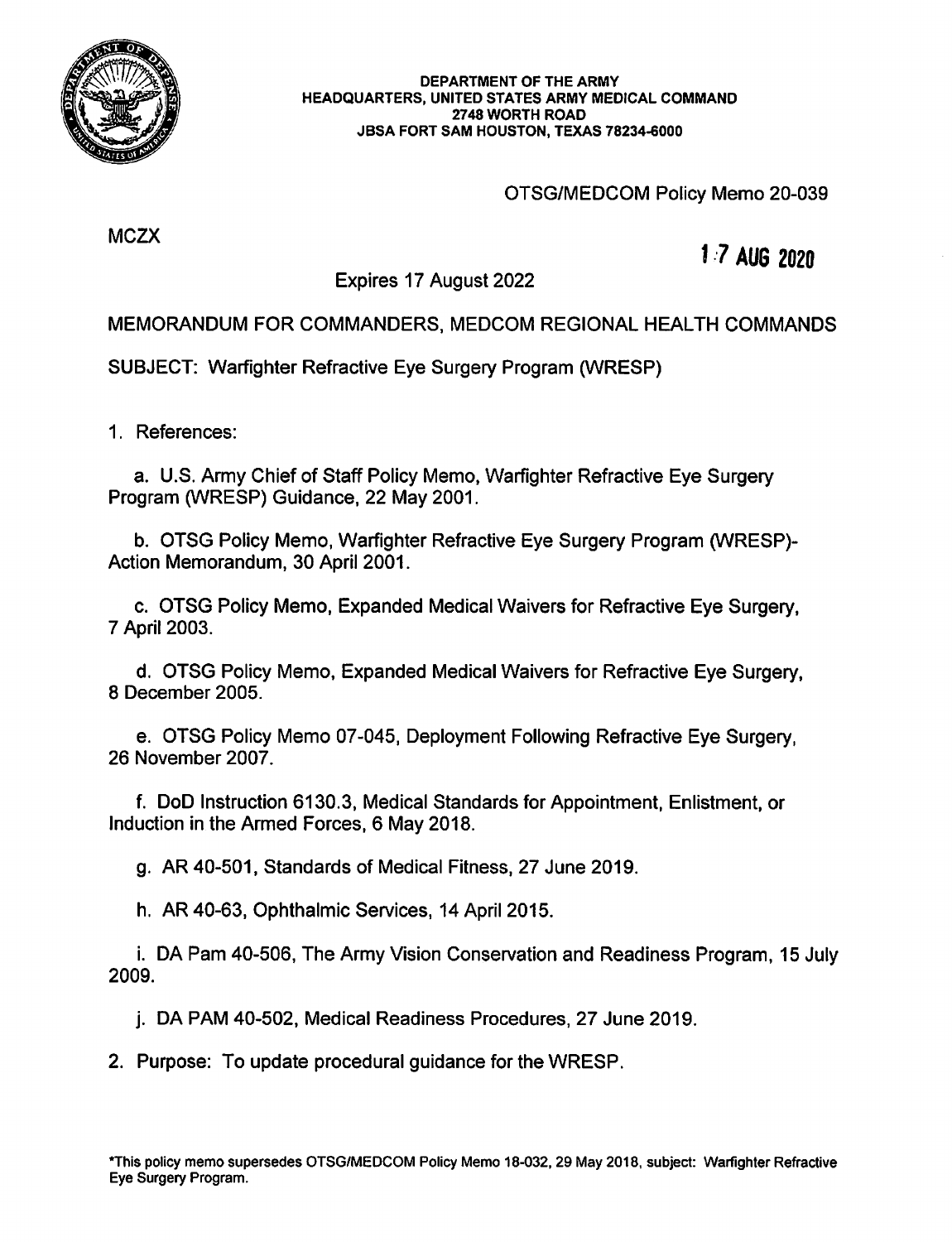3. Proponent: The proponent for this policy is the Optometry Division, Healthcare Delivery, MEDCOM G-3/5/7.

4. Background:

a. This policy applies to all Army components (AD, ARNG, and USAR) as it relates to the WRESP. This policy does not apply to other military branches of Service; however, other Service Members (SMs) may utilize traditional Army WRESP centers. Those SMs must adhere to their Service-specific requirements.

b. The WRESP was implemented in 2001 as a limited medical resource available to commanders for enhancement of Soldier readiness. Refractive eye surgery has been a proven benefit for SMs whose uncorrected visual acuity is a significant factor in their confidence and effectiveness.

c. Experience to date indicates that prioritizing Soldiers according to defined operational readiness criteria effectively balances the demand for the procedure with capacity for this limited refractive surgery resource.

5. Policy:

a. This policy applies to all Soldiers on Active Duty (AD) with at least six months remaining on AD.

b. Criteria for selecting Soldiers for refractive eye surgery under the WRESP are:

(1) Assigned to an operational unit. Special operations and combat arms units should be given first priority.

(2) Force Sustainment, Health Services, and Operations Support personnel in operational assignments should be the second priority.

(3) Other ADSMs as space is available.

(4) Personnel selected should have at least 6 months remaining at their current duty station and should have no adverse personnel actions pending.

(5) SM may be removed from the WRESP waiting list if they do not maintain the entry criteria.

(6) As a condition of treatment individuals must return for specified postoperative follow-up visits.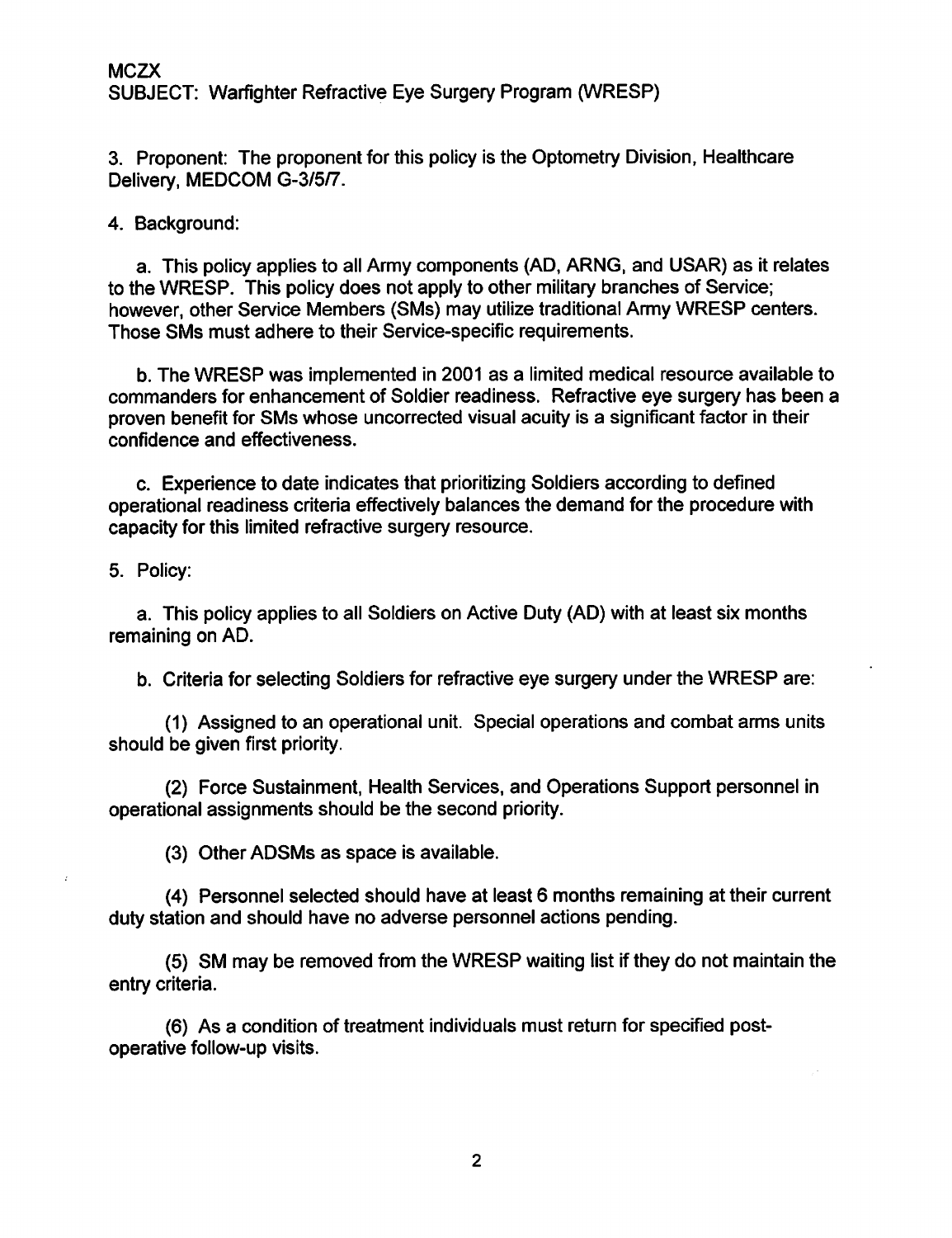c. Medical waivers for individuals with a history of refractive eye surgery.

(1) This waiver guidance does not supersede current accession medical standards contained in Department of Defense Instruction 6130.03. Medical Standards for Appointment, Enlistment, or Induction in the Armed Forces or in Army Regulation (AR) 40-501, Standards of Medical Fitness. Each waiver request is considered on an individual basis and granted only on approval of the appropriate waiver authority.

(2) This policy applies to medical waivers for individuals otherwise disqualified under DODI 6130.03 medical standards (e.g., for accession waivers) or AR 40-501 medical standards because of a history of refractive eye surgery (e.g., Chapter 2 for accession waivers, Chapter 5 for special program waivers, or DA Pam 40-502 for aeromedical waivers). The enclosed guidance should be read carefully to determine which individuals are eligible for waivers depending on the waiver criteria and applicant's specific program.

(3) Waivers for a history of radial keratotomy (RK), astigmatic keratotomy, are not acceptable in most cases. Rare exceptions may be made for critical needs of the service or special circumstances providing the applicant meet the medical retention standards of Chapter 3, AR 40-501. For instance, a physician applying for a Medical Corps appointment who underwent RK over one year ago and has no current visual problems would be a viable waiver candidate.

(4) Individuals submitted for a Refractive Eye Surgery medical waiver shall be uniformly evaluated using the following criteria (Refractive Eye Surgery Waiver Request, enclosure 1):

(a) Documentation of the pre- and post-operative refractive error.

(b) Documentation of the best corrected visual acuity.

(c) Post-operative ocular health assessment.

(5) Waiver authorities should determine if the pre-surgical refractive error and the current visual acuity meet AR 40-501 standards for the specific purpose or program being considered for a waiver (e.g., Chapter 2 for accession waivers, Chapter 5 for special program waivers, or DA Pam 40-502 for aeromedical waivers).

(a) Documentation that at least three months have elapsed since the date of the last laser surgery or enhancement procedure.

(b) Documentation that there has been no significant visual side effects secondary to the surgery affecting daily activities.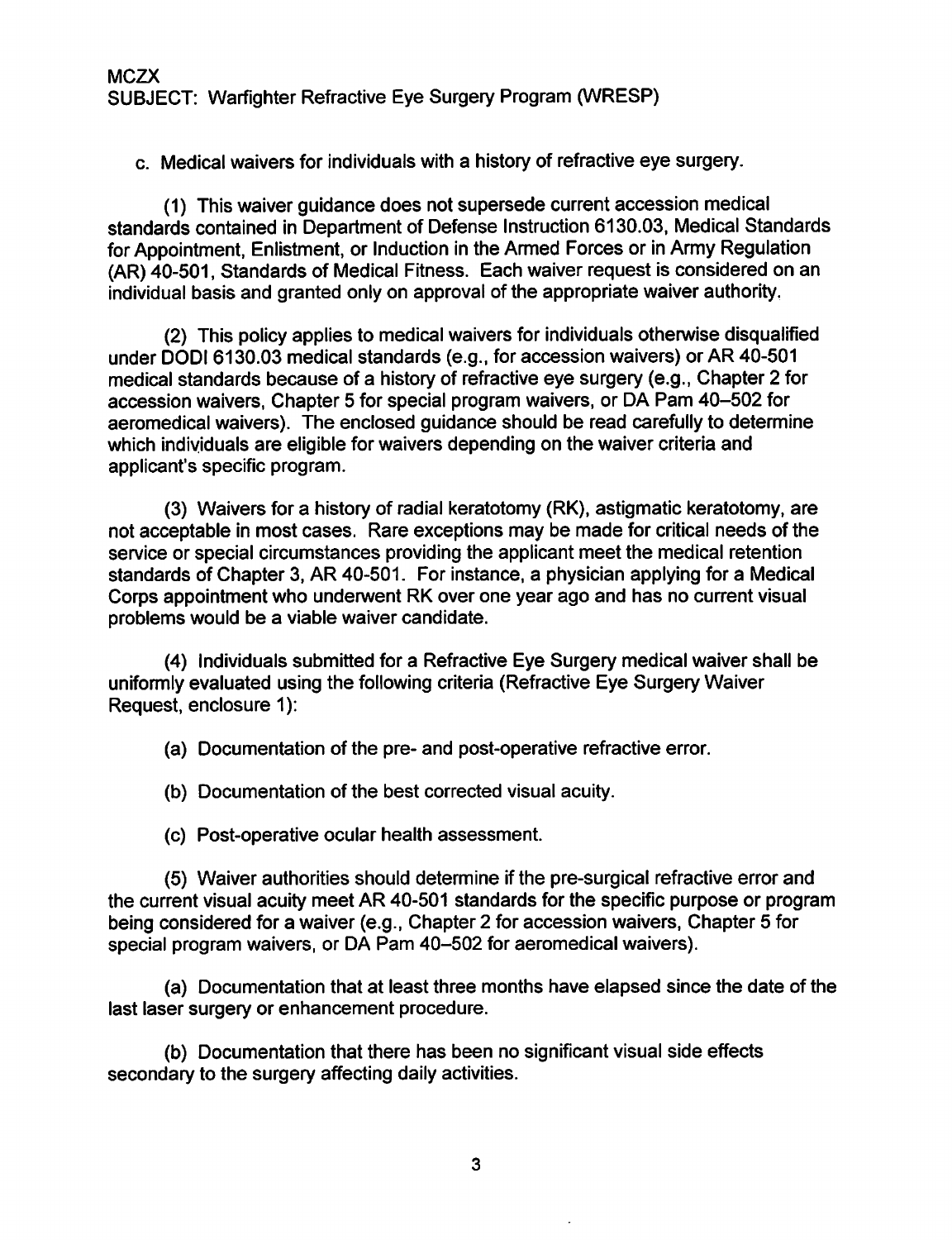**MCZX** SUBJECT: Warfighter Refractive Eye Surgery Program (WRESP)

(6) Examination. Applicants must have a current comprehensive eye examination, to include a dilated fundus examination, performed by an Ophthalmologist or Optometrist. A Refractive Eye Surgery Waiver Request form will be completed for all individuals seeking a waiver.

(7) Medical History. Applicants must provide copies of all eye related medical records including the pre-operative eye examination (noting refractive error and keratometry readings); all operative reports or procedure notes; and all follow-up notes.

(8) Aeromedical Waivers. Aeromedical waivers (DA Pam 40-502) must meet the criteria described above as well as the specific requirements set forth in the Aeromedical Policy Letter (APL) on Refractive Surgery and Corneal Refractive Surveillance Program (CRSSP). This additional guidance can be accessed on the aeromedical web site: https://www.aviationmedicine.com/informationresources/aeromedical-references/aeromedical-standards-and-regulations/. As a result of the extensive review, it has been determined that both Photorefractive Keratectomy (PRK) and Laser In-situ Keratomileusis (LASIK) are safe and effective forms of refractive surgery for use in all Army operational environments to include aviation and Special Operations. All Aeromedical waivers are processed through the U.S. Army Aeromedical Center. Data on Aeromedical waivers will be maintained by the U.S. Army **Aeromedical Activity.** 

(a) Active Duty: Aviators considering undergoing the procedure must coordinate their treatment through their unit flight surgeon and local eye care provider as part of the WRESP at an Army WRESP Center designated by the The Surgeon General Ophthalmology Consultant to ensure they receive appropriate surgery.

(b) Reserve Component: Aviators who are on Active Duty orders are authorized for treatment under this program provided they have at least 6 months remaining on Active Duty at the time of surgery. They must coordinate application for waiver through their unit flight surgeon. All criteria outlined in the guidance, in the Refractive Surgery APL and in the CRSSP apply.

(9) School waivers. LASIK, PRK, and Small Incision Lenticule Extraction (SMILE) are deemed safe for Airborne, Air Assault, Ranger and Special Operations Schools so long as the other visual standards are met.

(a) Ranger school applicants require a waiver if the procedure was completed within 3 months of course start date. The waiver form is completed by an Ophthalmologist or Optometrist and attached to the applicant's physical examination. The waiver form is located at:

http://www.benning.army.mil/infantry/ARTB/StudentInformation/Medical.html.

(b) Special Operations. Individuals applying for additional training in the Special Operations field combat diver qualification course; military free fall; and/or Special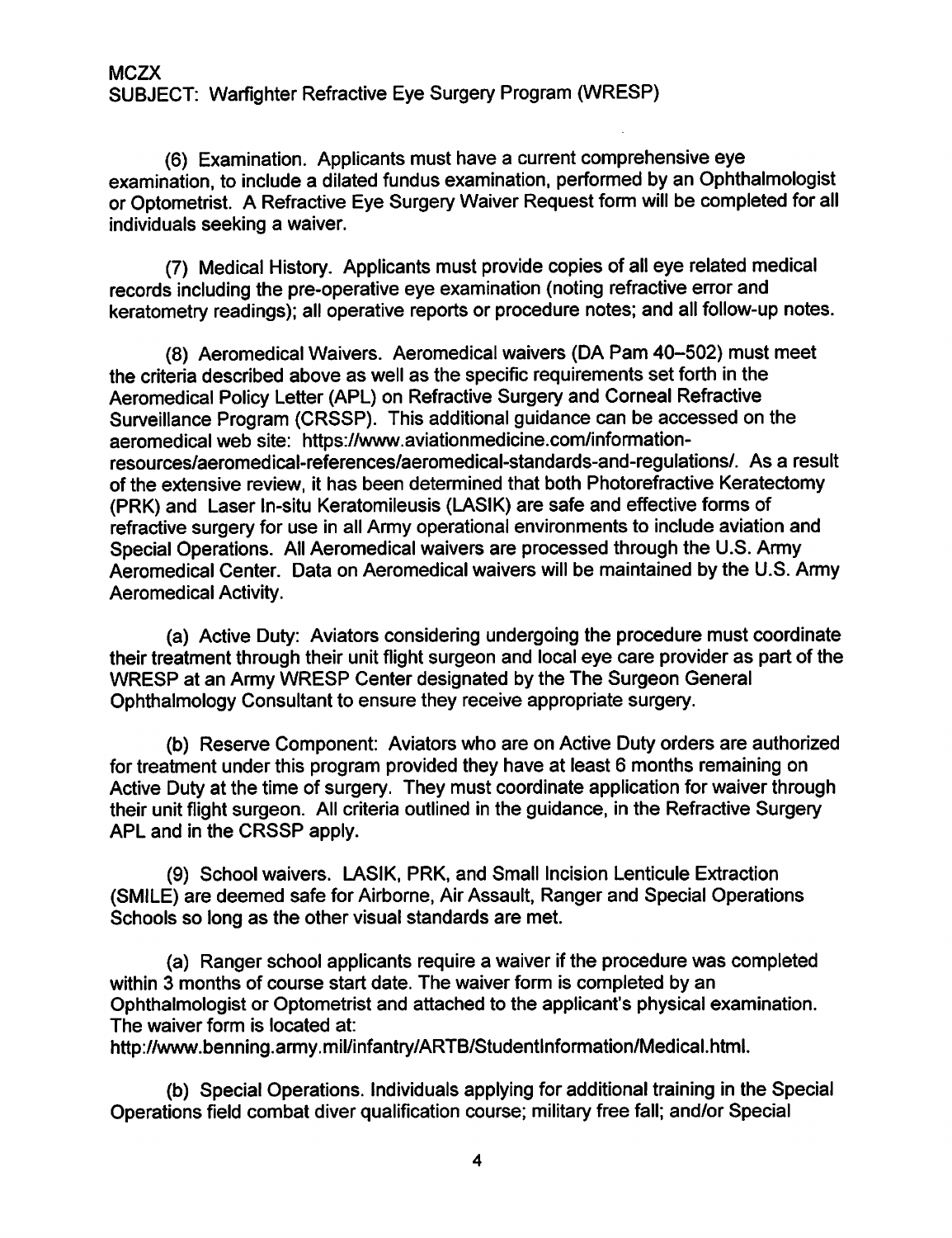**MCZX** SUBJECT: Warfighter Refractive Eye Surgery Program (WRESP)

Forces Qualification Course after refractive eye surgery should contact the U.S. Army Special Operations Command, Special Warfare Center and School, Surgeon's Office at Ft Bragg (910-432-4261 or 910-396-9698) to determine if they are a candidate.

(c) Those applying for any other programs under Chapter 5, AR 40-501, should contact those program waiver authorities for specific guidance or eligibility regarding refractive eve surgery.

d. Deployment following refractive eye surgery.

(1) A Soldier who undergoes refractive eye surgery must have a satisfactory period for post-surgical recovery before deployment. An Ophthalmologist or Optometrist provides continued post-surgical care and determines when each Soldier's recovery is complete and a Soldier meets vision readiness standards for deployment. As with any surgery, there is a large degree of patient variability which prevents establishing a set time frame for full recovery. Post-surgical time estimates are provided in the following paragraphs.

(2) PRK. PRK is the most common refractive surgery performed in the Army. This procedure abrades the surface of the eye prior to reshaping the ocular surface with a laser and does not involve creating a flap of tissue. Typically, a Soldier is nondeployable for 3 months following uncomplicated PRK. The managing eye care provider may clear patients earlier or later than this time frame, depending on the course of the post-surgical recovery. Related "surface ablation" procedures that should be considered equivalent to PRK include Laser Epithelial Keratomileusis and Epithelial Laser assisted in situ Keratomileusis (LASEK or Epi-LASEK).

(3) LASIK. The LASIK procedure creates a flap of ocular surface tissue prior to reshaping the ocular surface with a laser. Uncomplicated LASIK patients are typically non-deployable for at least 1 month following surgery. This time frame is also an estimate, and the managing eye care provider may clear a Soldier earlier or later depending on the outcome. SMILE is a related procedure which removes a small lenticule of the ocular surface with a laser and should be considered equivalent to LASIK.

(4) Implantable Collamer Lens (ICL). An ICL is an intraocular surgical option whereby a lens is placed in the eye to correct the refractive error. It is intended for some personnel who are not medically qualified for PRK or LASIK, and is not considered a "first line" procedure for Army personnel. Documentation must be provided in the pre-operative note to justify the decision to proceed with an ICL over LASIK or PRK (e.g., abnormal corneal topography, thin pachymetry, residual Ks too flat, high myopia, and etc.). All outcomes for ICLs should be tracked with WRESP outcome data and must be submitted to the Army Refractive Program Manager biannually. Uncomplicated ICL patients are typically non-deployable for at least one month